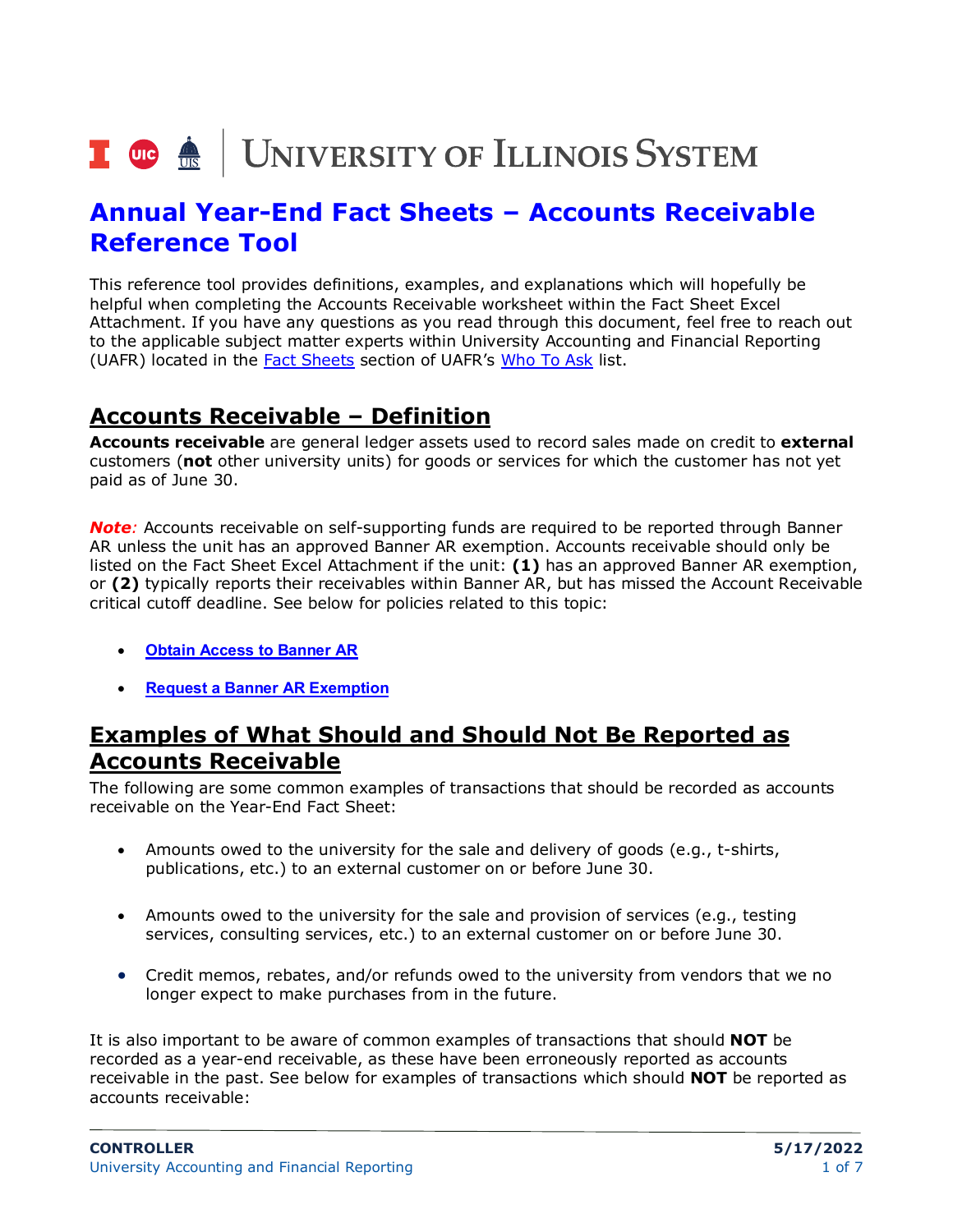- Deposits in transit as of 6/30 should **NOT** be reported as accounts receivable on the Year-End Fact Sheets. Deposits in transit account for situations where the university has received payment from the customer as of 6/30 but has not yet made the appropriate deposit by the year-end deposit deadline. UAFR is responsible for making the appropriate year-end accounting adjustments for these deposits in transit. However, these deposits in transit should **NOT** be reported as an accounts receivable on the Fact Sheets, as the customer has paid us as of 6/30 (even though we have not deposited the payment). Thus, the customer does **not** owe us for that amount as of 6/30 and it is **not** a receivable.
- Receivables from other university units should **NOT** be reported as accounts receivable on the Year-End Fact Sheets. In order to prevent overstating revenue on the university's financial statements, we do not record receivables from other university departments, and we only record receivables from customers and individuals **external** to the university (such as students, external customers, employees who owe us money, etc.)
- Receivables which have already been recorded to the applicable 53nnn receivable account codes in Banner as of 6/30 should **NOT** be reported as accounts receivable on the Year-End Fact Sheets. For example, units who use the Banner AR system to record their accounts receivable should **NOT** be reporting their receivables again on the Year-End Fact Sheets, **unless** they missed the Banner AR critical cutoff deadline (calendar date 6/30). However, if the unit did not miss that deadline, then the receivable has already been recorded in Banner and thus we do not want those to be reported again on the Year-End Fact Sheet, as that would create a duplication of the Banner AR entry.
- Credit memos, rebates, and/or refunds owed to the university from vendors that we fully expect to make purchases from in the future should **NOT** be reported as an accounts receivable. Instead, these should be reported as negative payable on the Accounts Payable tab of the Fact Sheet Excel Attachment to ensure that they can be properly offset with other payables or future purchases from these vendors.

## **Uncollectible Accounts Receivable – Definition**

**Uncollectible accounts receivable** (also known as an allowance for doubtful accounts) are general ledger contra assets which offset total accounts receivable. They are used to record receivables that are unlikely to be collected due to a variety of reasons (such as a customer who is unable or unwilling to pay).

Keep in mind that the uncollectible accounts receivable should continue to be reported in the accounts receivable totals as well, as they have not yet been written off. For example, if a unit has a total of \$1,500 of accounts receivable, where \$500 of that receivable total is considered to be uncollectible, then that unit should report a total receivable of \$1,500 along with an uncollectible receivable of \$500. That way, the total receivable balance along with the related contra asset can all be properly recorded to Banner for full transparency.

Also keep in mind that uncollectible accounts receivable **cannot** be written off until you work with University Bursar and UAFR to ensure the write-off follows the necessary State of Illinois protocols.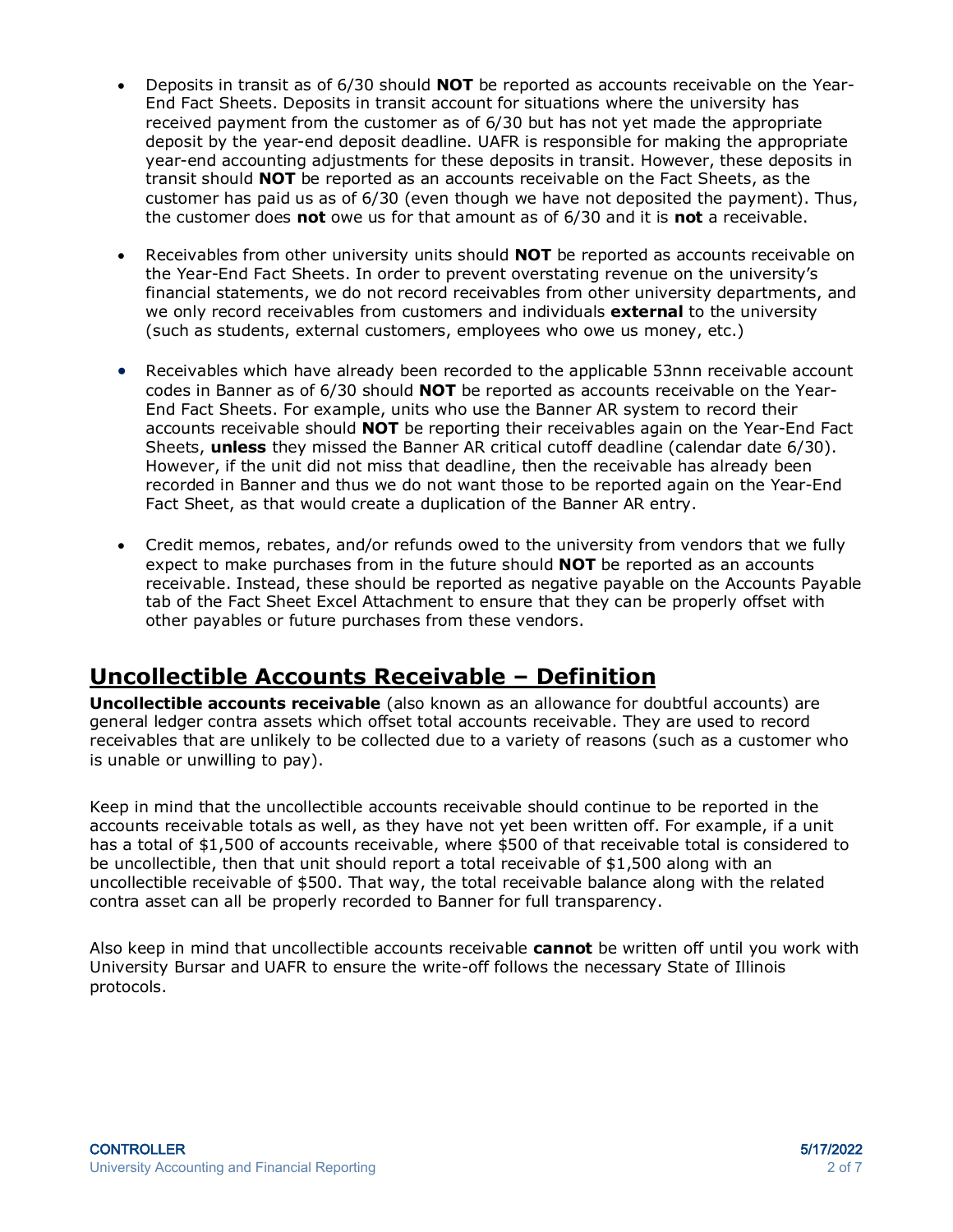# **Example of Uncollectible Accounts Receivable:**

The following are some common examples of transactions that could be recorded as an uncollectible accounts receivable:

- Amounts owed to the university where no payments have been received for one year or more, and where future payments appear to be unlikely.
- Amounts owed the university by a customer who has recently come onto a financial hardship, and where future payments appear to be unlikely.

#### **Completing Your Fact Sheet**

Now that you have had an overview of the various definitions and examples which apply to this area, we are now ready to complete the Fact Sheet Excel Attachment. However, before we start to go through these required fields, please keep in mind the tips below:

- Make sure you are using the most recent version of the Fact Sheet Excel Attachment, which can be downloaded the following the [Year-End Fact Sheets](https://www.obfs.uillinois.edu/accounting-financial-reporting/year-end-procedures/fact-sheets/) webpage.
- When copying data over from another spreadsheet, paste the information into the Fact Sheet Excel Attachment using the **Paste Values** option. This will help ensure the formatting and formulas on the Fact Sheet Excel Attachment are not altered.

#### **Step 1: C-FOAPAL Information**

Enter the complete C-FOAPAL in Columns A through G. This should be the same C-FOAPAL that you will use to deposit the funds whenever you eventually receive payment from the related customer.

- The full C-FOAP (i.e., the chart, fund, organization, account, and program code) is **required** to complete the year-end adjusting entries to Banner. However, the activity code and location code are optional.
- Enter an account code which accurately reflects the activity of the transaction generating the receivable. For example, if you sold merchandise to your customer, then we would typically expect to see an appropriate revenue account code (such as 304200, "*Merchandise and Commodity Sales Revenue"*) listed on the Fact Sheet Excel Attachment to accurately reflect the nature of that transaction. If you need assistance in finding an appropriate Account code to use, refer to the *Account Code Search* application located in the [Banner Account Codes](https://www.obfs.uillinois.edu/accounting-financial-reporting/banner-account-codes/) webpage.
- See the table below for an example of what we would expect to see listed for a full C-FOAP. As you can see in these examples below, each field is properly completed, and an appropriate revenue account code is listed on each line to accurately represent the nature of the transaction. In this example below, the first line item was for the sale of university publications (305200, "*University-Produced Publication Sales Revenue"*), the second line item was for the sale of conference registration fees (305300, "*Seminar and Conference Revenue"*), and the third line item was for the sale of training services (307820, "*Training and Education Services Revenue"*):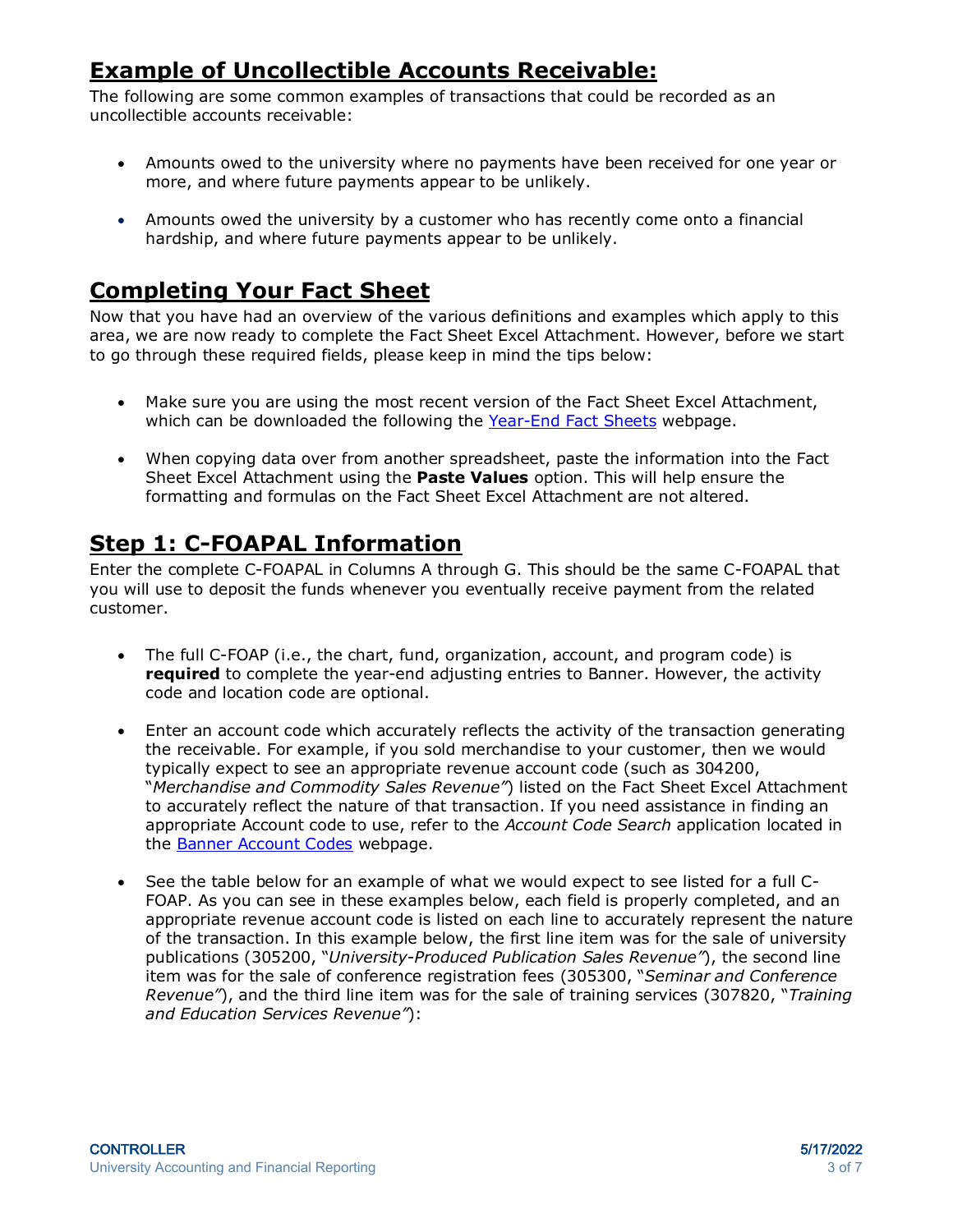| Chart |        | Fund Organization Account Program (if applicable) (if applicable) |        |        | <b>Activity</b> | <b>Location</b> |
|-------|--------|-------------------------------------------------------------------|--------|--------|-----------------|-----------------|
| 9     | 303000 | 123000                                                            | 305200 | 123001 |                 |                 |
| 9     | 303000 | 123000                                                            | 305300 | 123001 |                 |                 |
| q     | 303000 | 123000                                                            | 307820 | 123001 |                 |                 |

#### **Step 2: Reason for Reporting Receivables on Fact Sheet Instead of Banner AR**

Select from the drop-down menu in Column H the reason the receivables are being reported on the Fact Sheet instead of through Banner AR. Banner AR is the University of Illinois System's centralized billing and collections system. Per [Section 5.1](https://www.obfs.uillinois.edu/bfpp/section-5-receivables/policy-for-managing-receivables) and [Section 5.2.1](https://www.obfs.uillinois.edu/bfpp/section-5-receivables/obtain-access-banner-accounts-receivable-banner-ar) of Business and Financial Policies and Procedures, all units must record their receivables in the Banner AR system unless an approved exemption has been granted.

The three drop-down menu options are:

- Exempt from Banner AR: This would be selected for the units who have unique circumstances (such as healthcare providers) where they received an exemption from using Banner AR.
- Missed 06/30 Banner AR Deadline: This would be selected for the units who use Banner AR, but missed the 06/30 deadline for reporting their receivables; and,
- Do Not Use Banner AR and No Exemption: This would be selected for the units who do not use Banner AR and who have not received an exemption from using Banner AR.

#### **Step 3: Customer Name and Description of Customer Base**

Enter the customer's name in Column I. Or, if there are multiple customers of the same type (such as conference attendees) that would be too difficult to list individually given the volume, then at least provide a general description of that customer base.

Also, list only one customer (or customer type) per line, and do **not** group different customers or different customer bases together on the same line. We need proper separation to ensure clear and transparent adjusting entries within Banner.

In Column J, enter whether the customer is a State of Illinois agency by selecting **YES** or **NO** from the drop-down menu. This is required, as we need to report any receivables from other State of Illinois agencies to the Illinois Office of the Comptroller.

See the examples listed in the table below for an illustration of some common scenarios that we would typically see within these columns of the Fact Sheet Excel Attachment: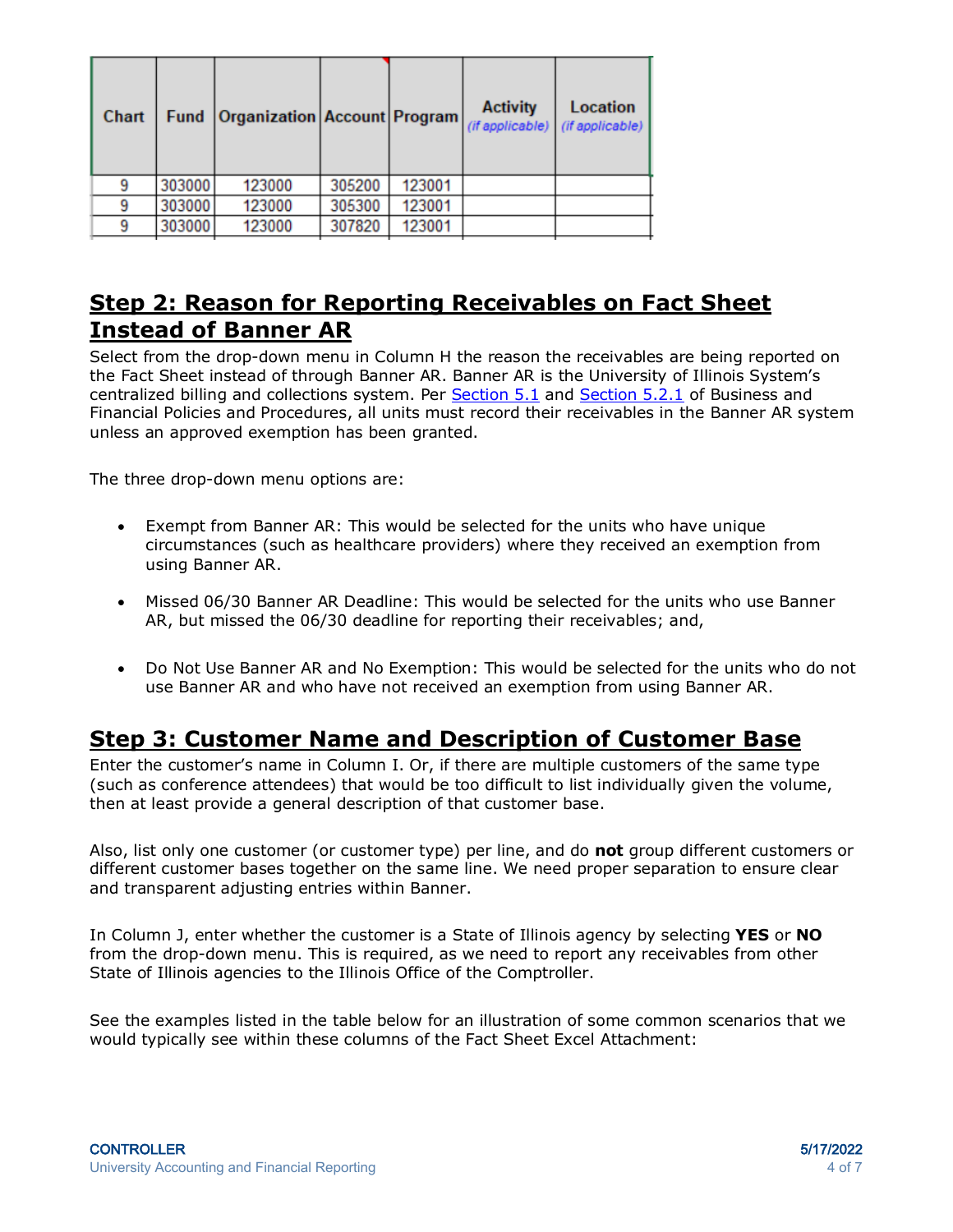| <b>Customer Name or Description</b><br>of Customer Base | Is this Customer a State of<br><b>Illinois Agency?</b><br>Select YES or NO from the drop-<br>down menu in the rows below. |
|---------------------------------------------------------|---------------------------------------------------------------------------------------------------------------------------|
| <b>ABC Company</b>                                      | NO.                                                                                                                       |
| <b>Various Conference Attendees</b>                     | NΟ                                                                                                                        |
| <b>Illinois Department of Corrections</b>               | YFS                                                                                                                       |
|                                                         |                                                                                                                           |

## **Step 4: Gross Receivable Amount**

In Column K, enter the gross receivable amount. This is the **total** receivable amount invoiced to the external customer for which they have not yet paid as of 6/30. For example, if you invoiced a customer on May 31 for \$500 and they have only paid you \$200 as of June 30, then your gross receivable would be \$300 (\$500 - \$200 = \$300).

Also, keep in mind that even if the receivable relates to a service that you provided which crosses fiscal years, you should still report the **total** amount due from the customer in Column J. For example, if your customer owed you \$1,500 for a service your unit provided from June 25 – July 5, then you would still list the entire \$1,500 in Column K, even if a portion of that amount relates to services which were provided from July 1 – July 5. The Fact Sheet Excel Attachment is smart enough to be able to calculate the portion of the receivable which relates to the fiscal year that is closing based on imbedded formulas present within the spreadsheet. So, do not worry about calculating this yourself – simply enter in the gross receivable and let the spreadsheet do the rest!

See below for an example of what we are discussing above:

| <b>Gross Receivable</b><br><b>Amount</b> |          |
|------------------------------------------|----------|
|                                          | 300.00   |
|                                          | 1,500.00 |

#### **Step 5: Description of the Receivable**

Enter a clear and transparent description of the receivable in Column L to accurately describe what was sold to the external customer. A clear description will help enable us to make a clear and transparent adjusting entry within Banner.

See the examples in the table below for some common descriptions that would be acceptable: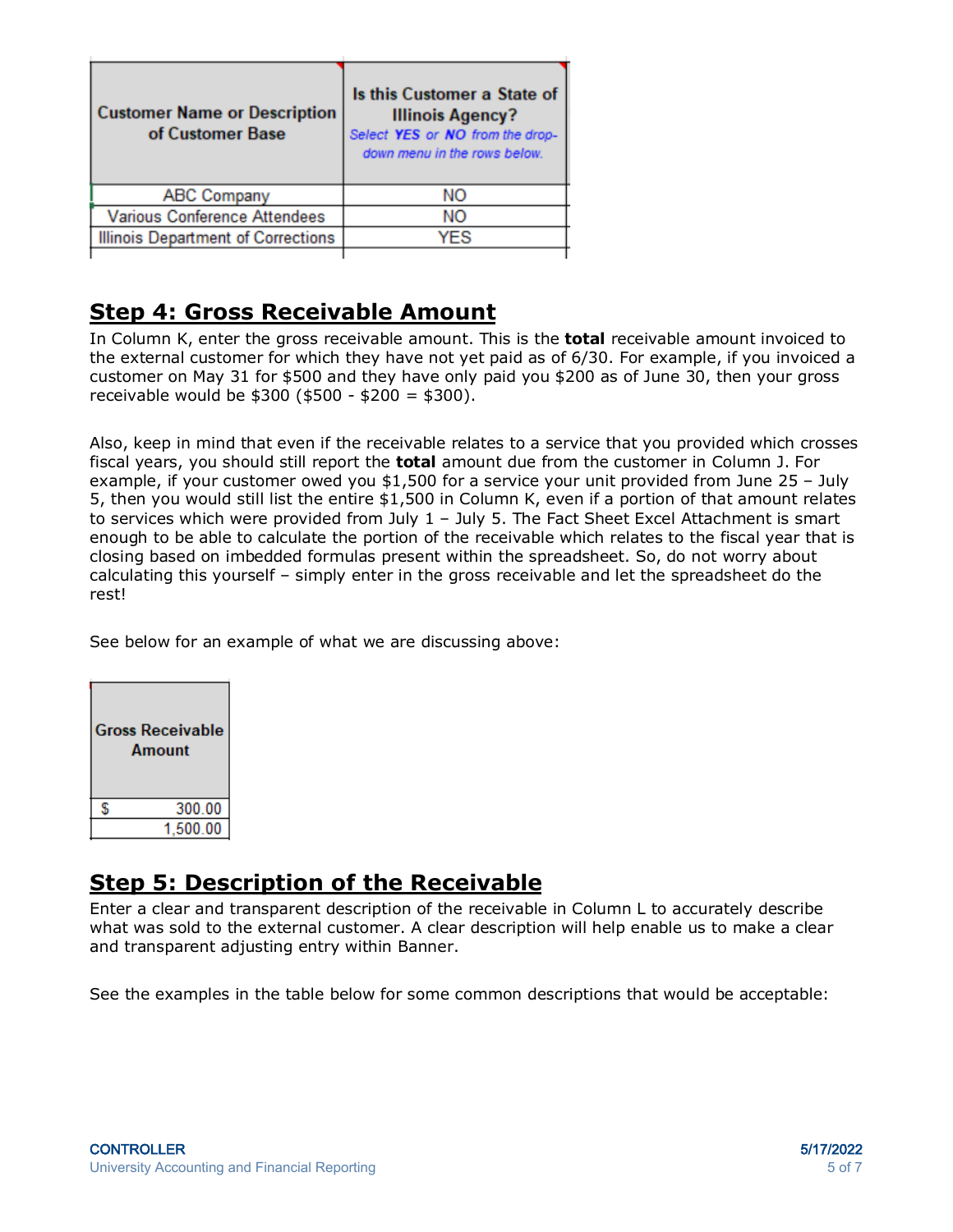| <b>Description of the Receivable</b> |  |
|--------------------------------------|--|
| Sale of Training Manuals             |  |
| <b>Conference Registration Fees</b>  |  |
| <b>Sale of Consulting Services</b>   |  |
|                                      |  |

#### **Step 6: Start Date and End Date of Service Period Covered by the Sale (or the Date the Goods Were Sold)**

Enter the start date and end date of the service period covered by the sale in Columns M and N. Or, if you were selling goods instead, then enter the date that the goods were sold in both columns. See below for some additional tips:

- The service dates should begin on or prior to June 30 of the fiscal year which we are closing. If the **start** date was any time **after** June 30, then the transaction should **not** be listed as a receivable as that sale would relate to the subsequent fiscal year.
- If the receivable relates to the sale of goods, then the start and end date would typically be the same date (i.e., the date that the sale was completed where the customer took possession and ownership of the goods).

See the table below for some common examples, where the first line item is for the sale of services crossing a date range spanning fiscal years, and where the second line item is for the sale of goods where the customer took ownership on the date of the sale:

| <b>Start Date of Service Period</b> | <b>End Date of Service Period</b> |  |
|-------------------------------------|-----------------------------------|--|
| Covered by the Sale or Date         | Covered by the Sale or Date       |  |
| the Goods Were Sold                 | the Goods Were Sold               |  |
| 6/25/2022                           | 7/5/2022                          |  |
| 6/29/2022                           | 6/29/2022                         |  |

## **Step 7: Uncollectible Accounts Receivable**

In Column O, enter either **YES** or **NO** from the drop-down menu to indicate whether or not full payment is expected to be received from your customer(s). This question is to help determine whether an Allowance for Doubtful Accounts adjusting entry needs to be recorded in Banner for any receivables which are expected to be uncollectible. See below for additional guidance:

- If **NO** is selected, then enter the estimated uncollectible amount in Column P.
- Any amount entered into Column P will be recorded as an Allowance for Doubtful Accounts in Banner as of 6/30. This adjusting entry will record a contra asset on the general ledger and a bad debt expense on the operating ledger.